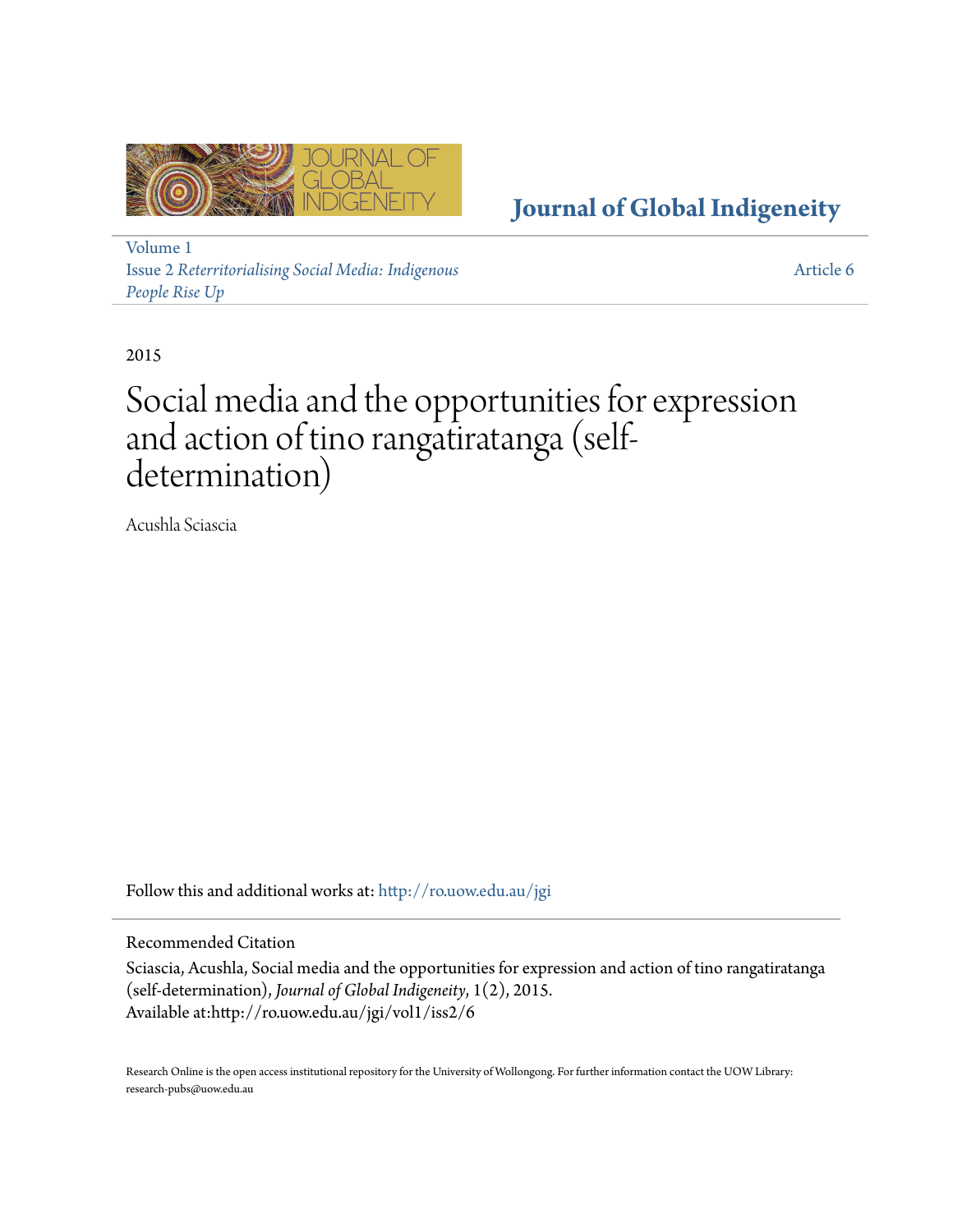#### Social media and the opportunities for expression and action of tino rangatiratanga (self-determination)

#### **Abstract**

Colonialism remains active in Indigenous communities across the world, dominated by western value systems that continue to have devastating impacts on communities and aspirations. These impacts have stifled the realisation and practice of self-determination, prompting new ways of doing things. Social networking sites such as Facebook and Twitter provide Indigenous communities with unique opportunities to express and action different modes of self-determination and become a space for establishing and developing online Indigenous citizenship (OIC). OIC is an innovative approach to addressing self-determination, enabling communities to discuss and debate issues, express identity, practice culture and values, mobilise political agendas and be self-determining as individuals, groups and communities. In this presentation, I will discuss the notion of online citizenship in ways that work for Indigenous communities and how online experiences of empowerment and self-determination shape and are shaped by Indigenous advancement and transformation.

Bio: Dr Sciascia has tribal affiliations to Ngaruahine Rangi, Ngāti Ruanui and Te Āti Awa tribes based in the Taranaki region of Aotearoa New Zealand. She recently completed her doctorate in 2013 and has widely published findings from her doctoral research that looked at Māori peoples' use of social media. More recently, her research has extended into online Indigenous citizenship and the expression and actions of tino rangatiratanga (self-determination) by Indigenous communities through socially mediated spaces.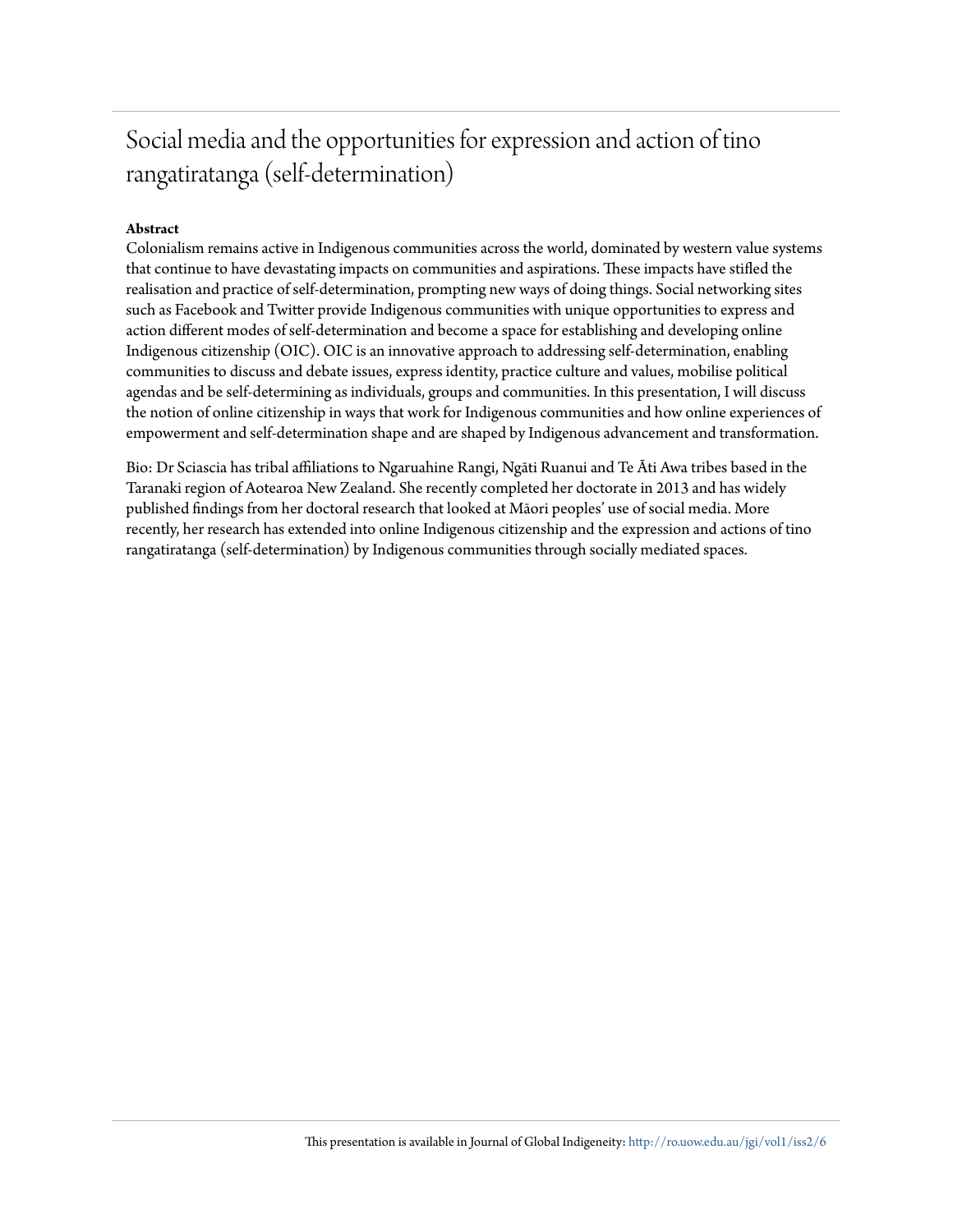### Social media & Tino Rangatiratanga



Expressions and actions of tino rangatiratanga (self-determination) in socially mediated spaces

Dr Acushla Dee Sciascia, AUT University, Aotearoa - @acushla\_dee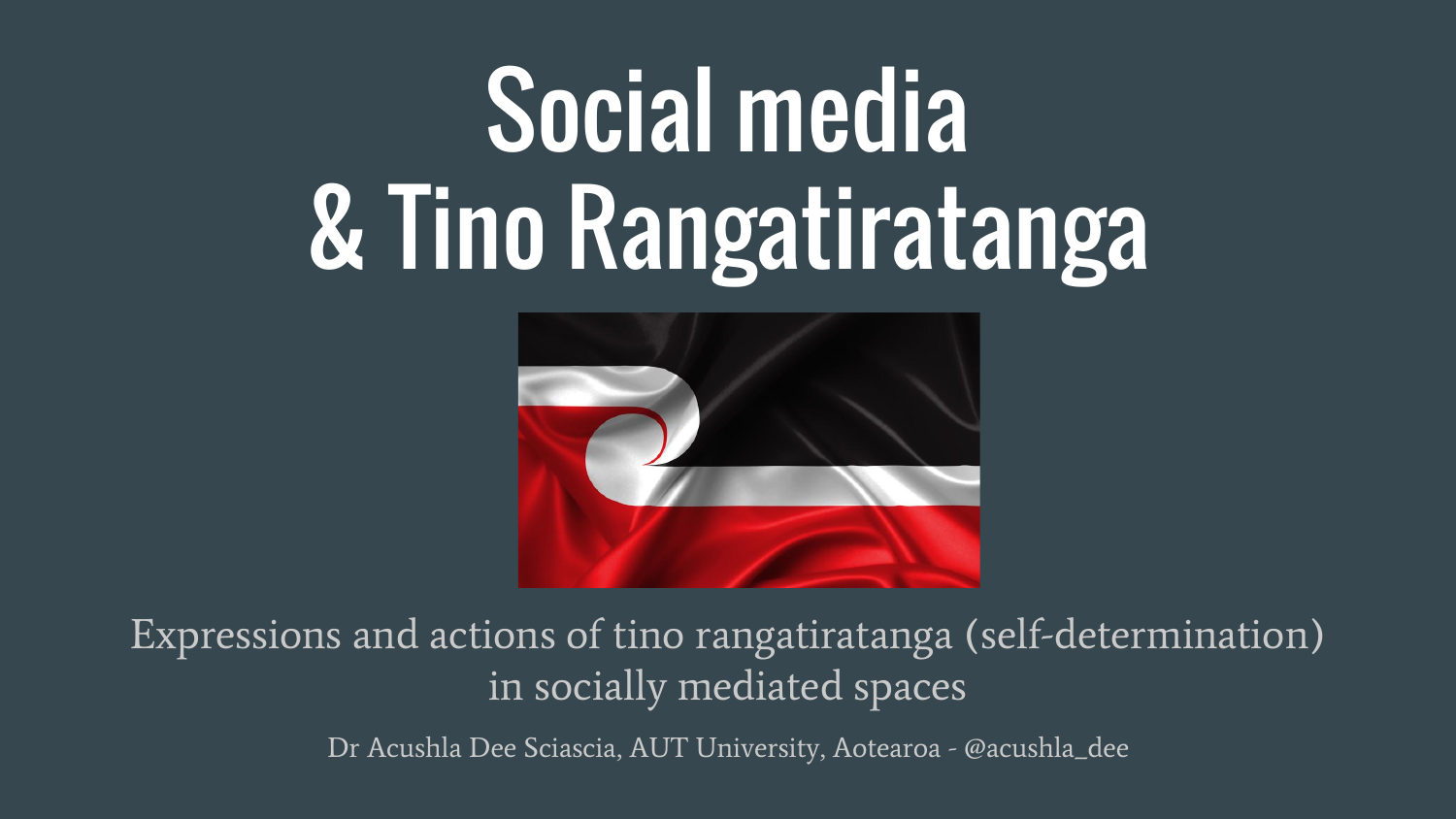

#### Ko wai, no hea - who am I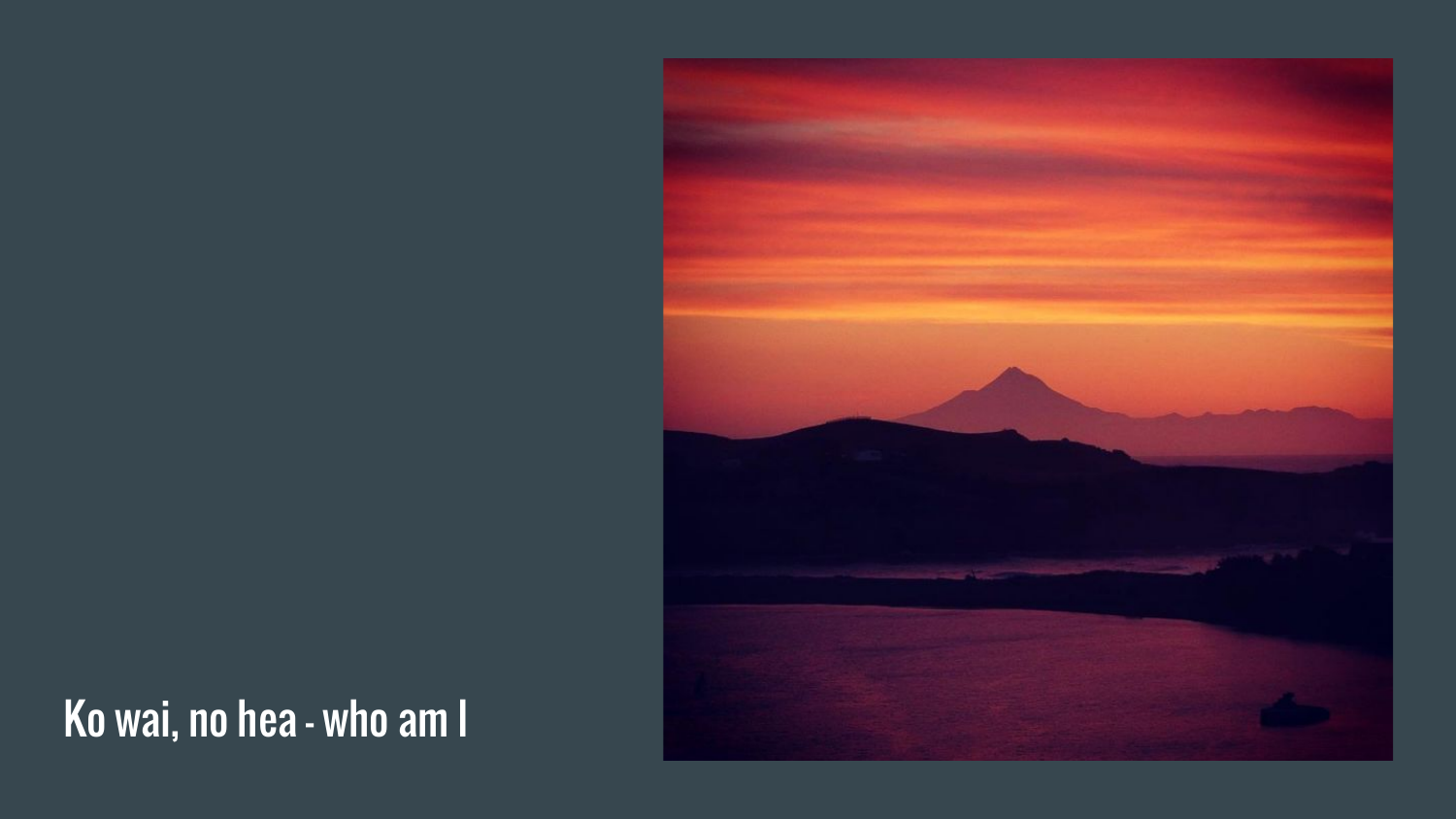### **Tino** rangatiratanga

Autonomy

Independence

Self-determination

Decision-making

Philosophies and values

A way of doing things

A way of being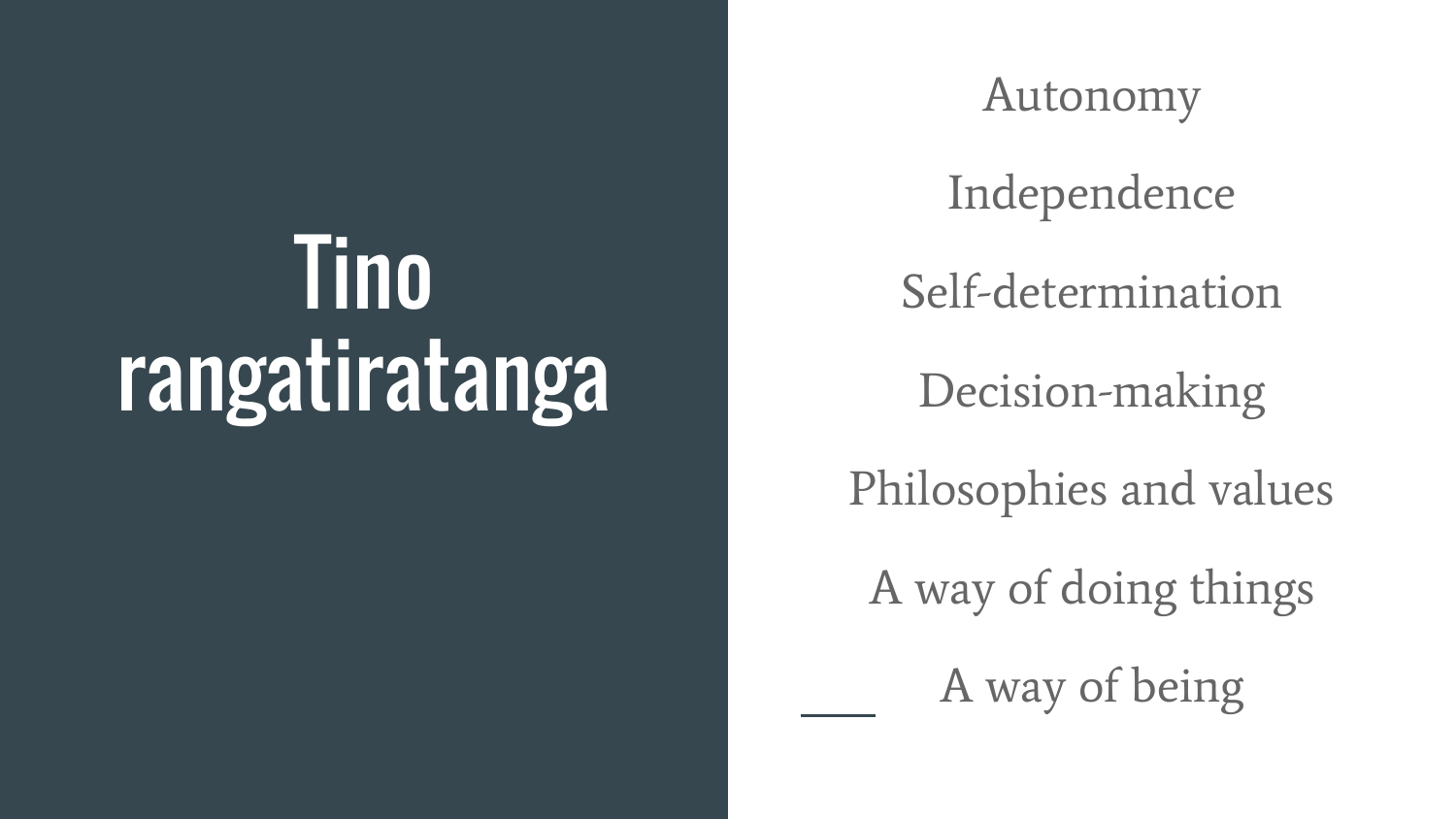

#### Maori renaissance has been significant

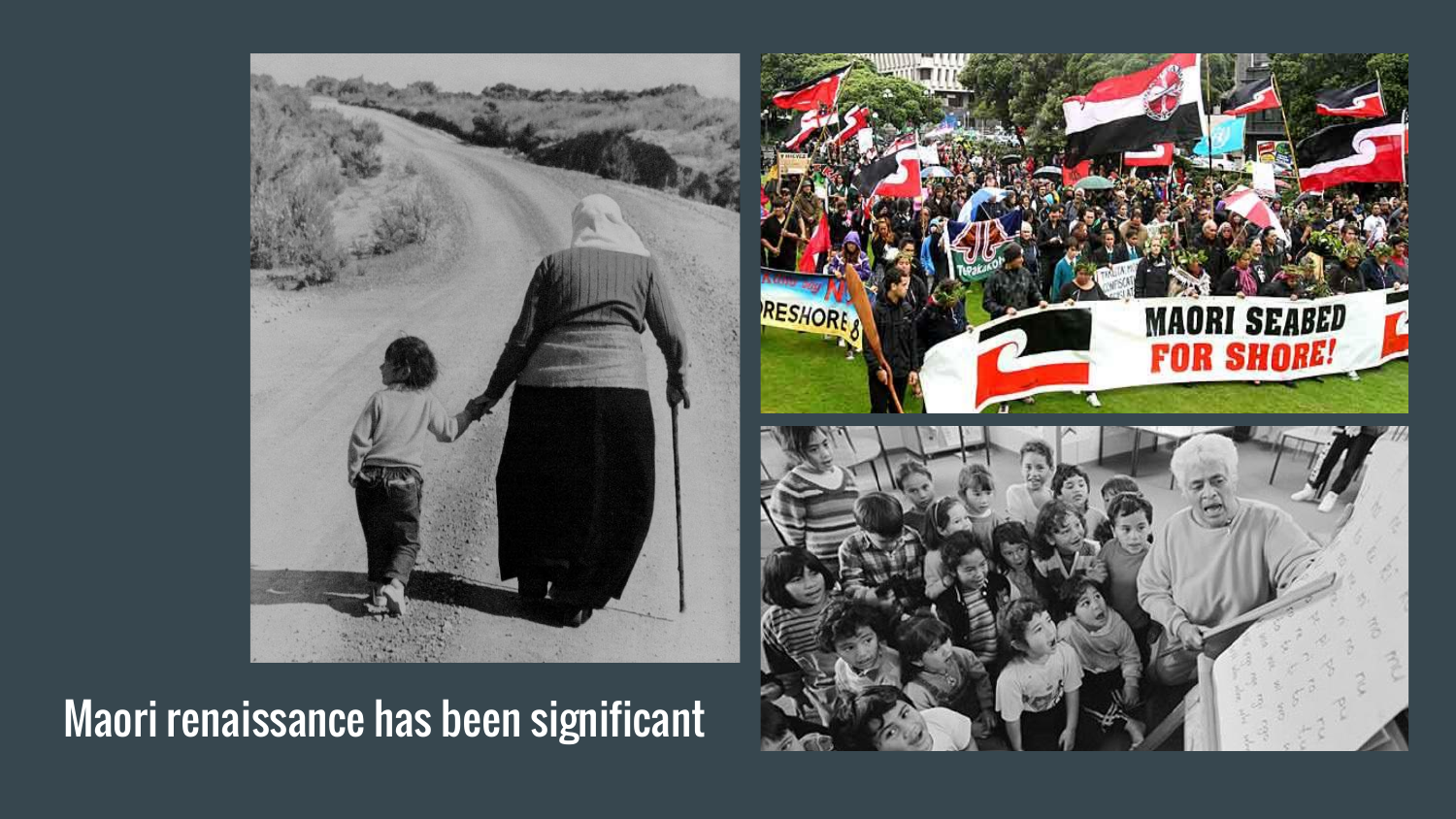# #RISEUP

Socially, Culturally, Politically and Economically

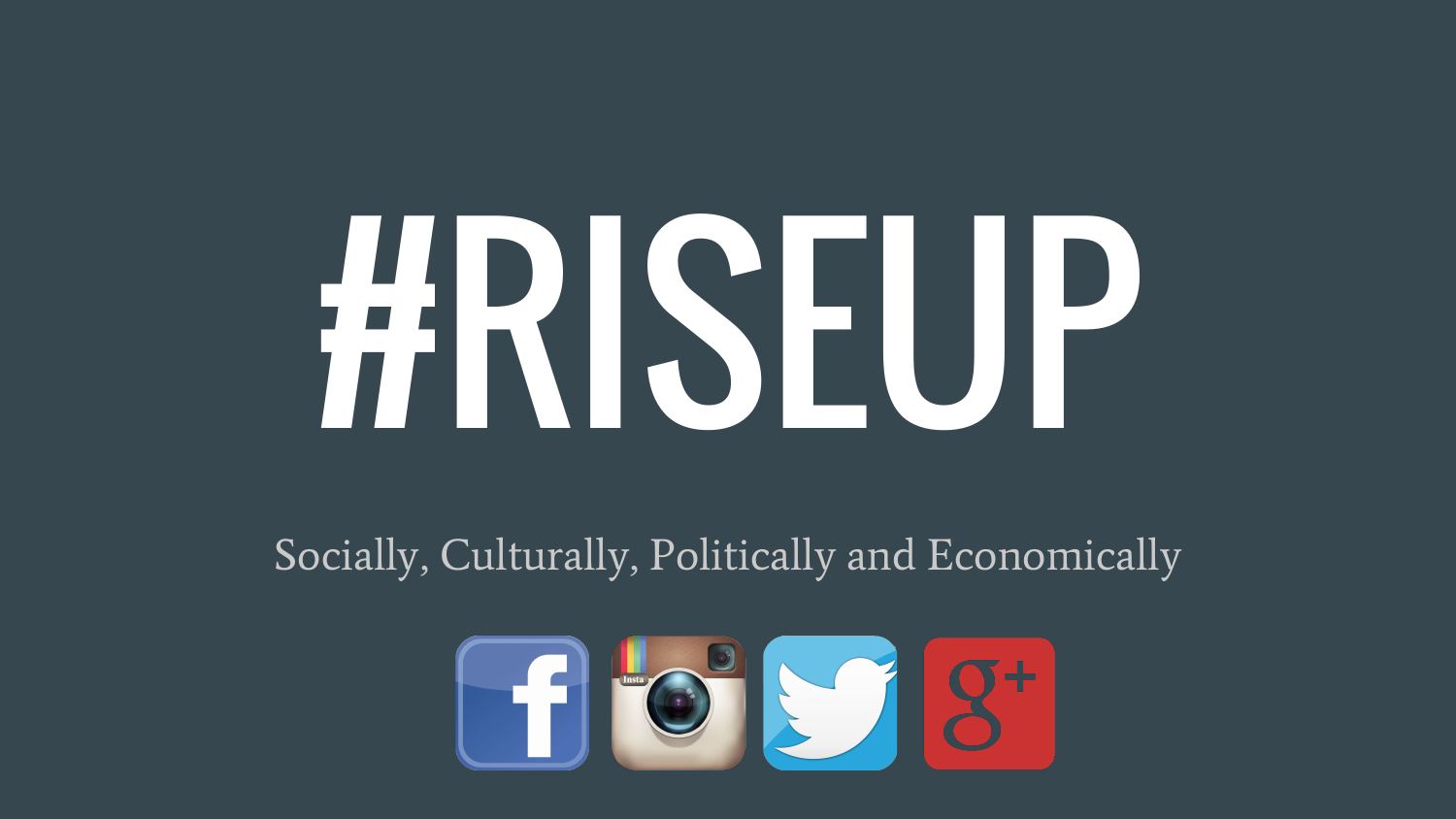### Online Indigenous **Citizenship**

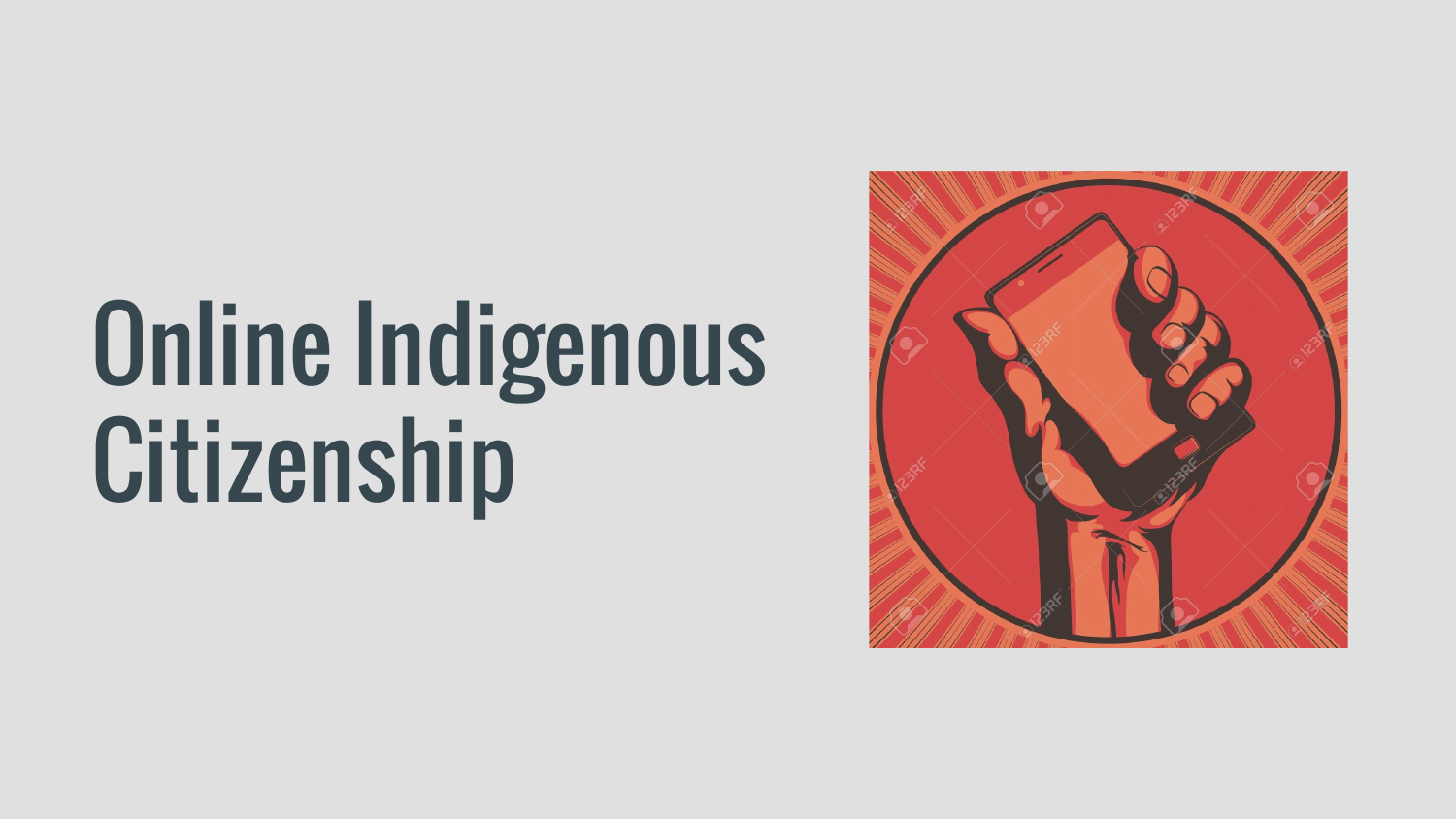#### Social media provides the potential to

discuss and debate - openly

express identity

practise culture and values

mobilise political agendas and aspirations

advance issues of wellbeing

connect with Maori diaspora and Indigenous peoples worldwide be self-determining as individuals groups and communities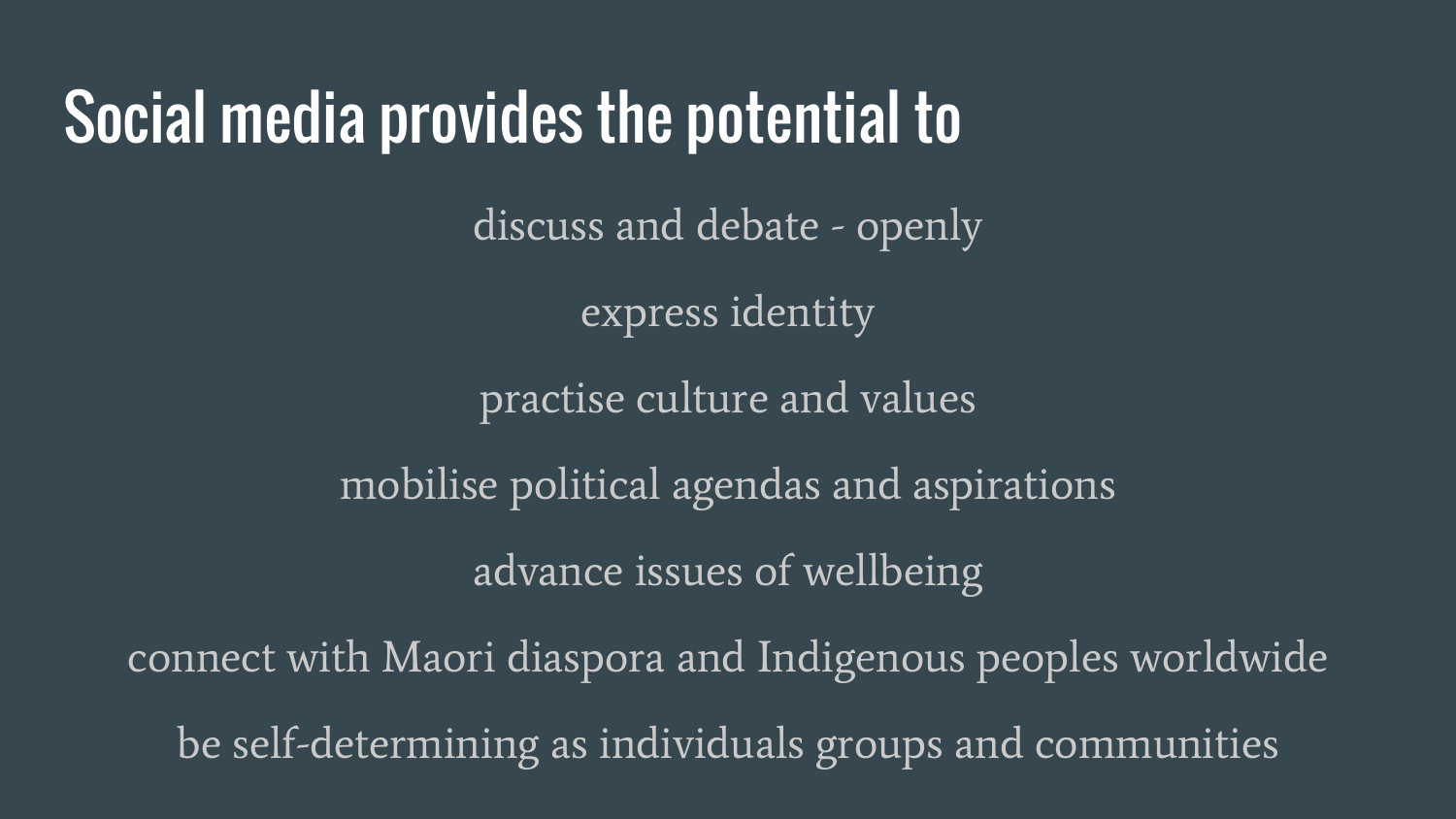## #AUTONOMY #RECLAIMATION #SELFDETERMINATION

Future research to look at

this new approach to realising self-determination and autonomy